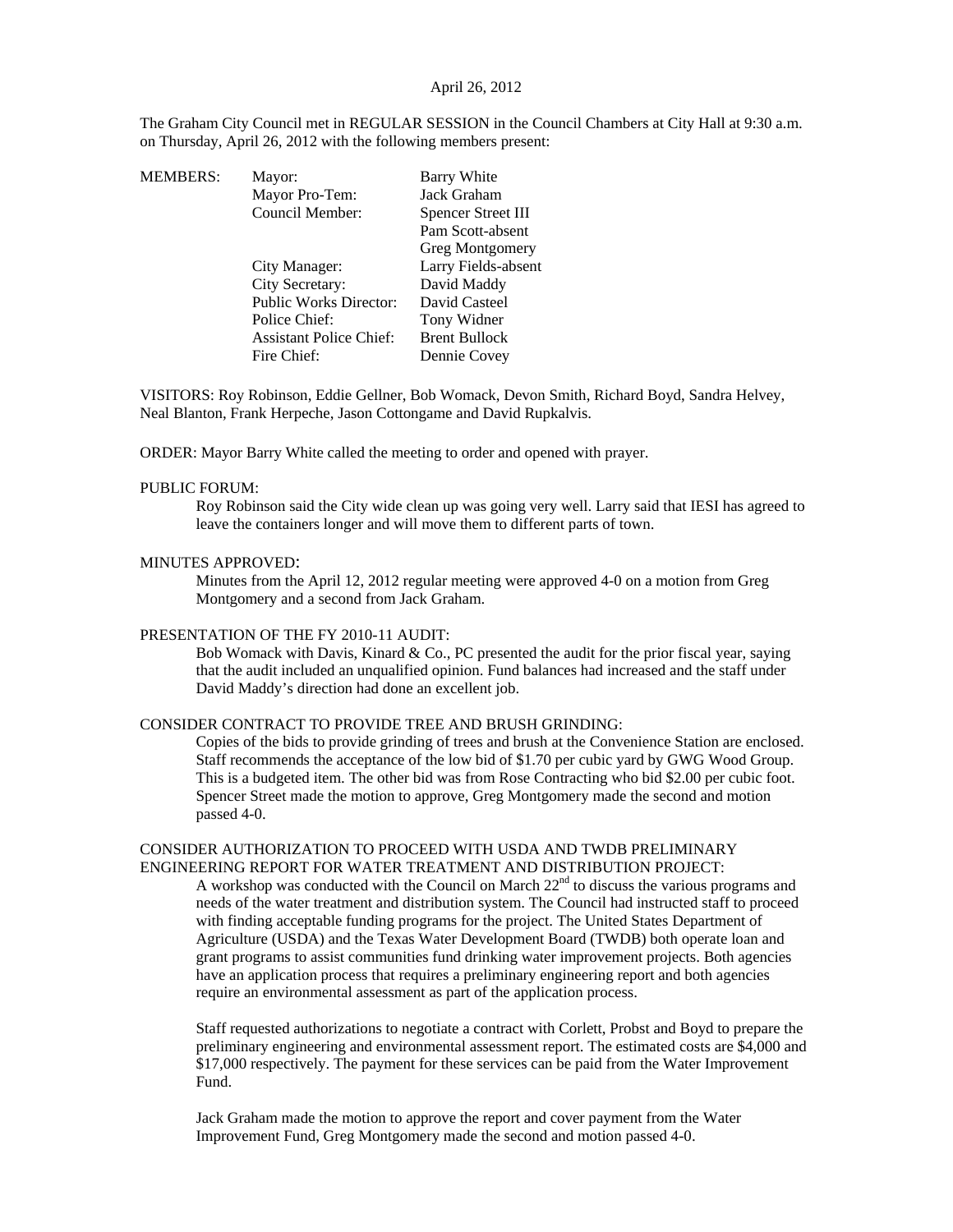#### CONSIDER AUTHORIZATION TO APPLY FOR A PRE-DEVELOPMENT GRANT WITH USDA FOR PRE-APPLICATION REPORTS FOR WATER TREATMENT AND DISTRIBUTION PROJECT:

The USDA has a program to assist rural communities who meet certain low median household income requirements fund the pre-development reports required for application for funding of the water treatment and distribution project.

Graham's median household income of \$34,328 is below 75% of the state median household income of \$49,646, meaning the City may be eligible for USDA pre-development assistance up to 75% of the actual costs with a maximum of %15,000.

Staff requested authorization to submit an application to USDA for pre-development assistance. These funds, if awarded, would be directed to the Preliminary Engineering and Environmental Assessment Reports discussed in the previous agenda item. Reimbursement for some previous supporting studies would also be eligible under this grant if awarded.

Greg Montgomery made the motion to authorize the application process, Spencer Street made the second and motion passed 4-0.

### CONSIDER AUTHORIZATION TO SOLICIT PROPOSALS FOR ENGINEERING SERVICES FOR THE DEVELOPMENT OF TECHNICAL AND ENGINEERING DOCUMENTS FOR WATER TREATMENT AND DISTRIBUTION PROJECT:

Engineering for any future water treatment and distribution improvement project funded in part with federal funds would be required to be procured in an open and competitive manner following federal procurement guidelines in order to be eligible for any partial federal funding or reimbursement through the Texas State Drinking Water Revolving Fund administered by the TWDB.

Council approval would authorize staff to develop a solicitation for engineering services in compliance with the federal procurement guidelines. These guidelines include open advertising, submission of a proposal, selection based on pre-approved criteria without favoritism to local firms and a negotiated fee process rather than a bid fee.

Staff would develop the solicitation, score the proposals and make a future recommendation to the Council to proceed with entering into a contract. This recommendation would occur as funding became more certain. **This action by the Council does not obligate the City to enter into a contract.** 

Spencer Street made the motion to authorize the request for proposal, Greg Montgomery made the second and motion passed 4-0.

### CONSIDER SWIMMING POOL FEES:

Larry presented Council with a comparison of the City's pool fees with other cities in the area. Graham is close to Breckenridge and Wichita Falls but well below Mineral Wells and Weatherford. (For ages under 9: Graham-\$1.00, Breckenridge-\$1.25, Wichita Falls-\$1.50, Mineral Wells-\$3.00, Weatherford-\$3.00) He recommended an increase in the age 9 and under to \$1.50. No estimate of the increase in revenue can be done as no records are kept of the number of swimmers by age group. It would probably be a minimal increase based on the 93 day pool season. Mayor White, Spencer Street and Greg Montgomery were not in favor or any increase. Greg Montgomery made the motion to leave fees as they are, Spencer Street made the second and motion passed 4-0.

### CONSIDER ORDINANCE #987 PRESCRIBING COMMERCIAL GARBAGE RATES:

A spreadsheet presenting commercial garbage rates being billed by the City compared to the rates IESI charges the City was presented to Council. The City has not increased commercial rates since 2007 and IESI has had three CPI increases in that period. A 4% increase is needed to equal the IESI billing. Larry recommended a 6% increase to allow the City to capture the cost involved in billing and other costs associated with garbage service. Ordinance #987 was prepared to allow Council to determine the percent increase in rates. Jack Graham made the motion to approve Ordinance #987, Spencer Street made the second and motion passed 4-0. Greg Montgomery made the motion to approve a 6% increase in commercial garbage rates, Spencer Street made the second and motion passed 4-0.